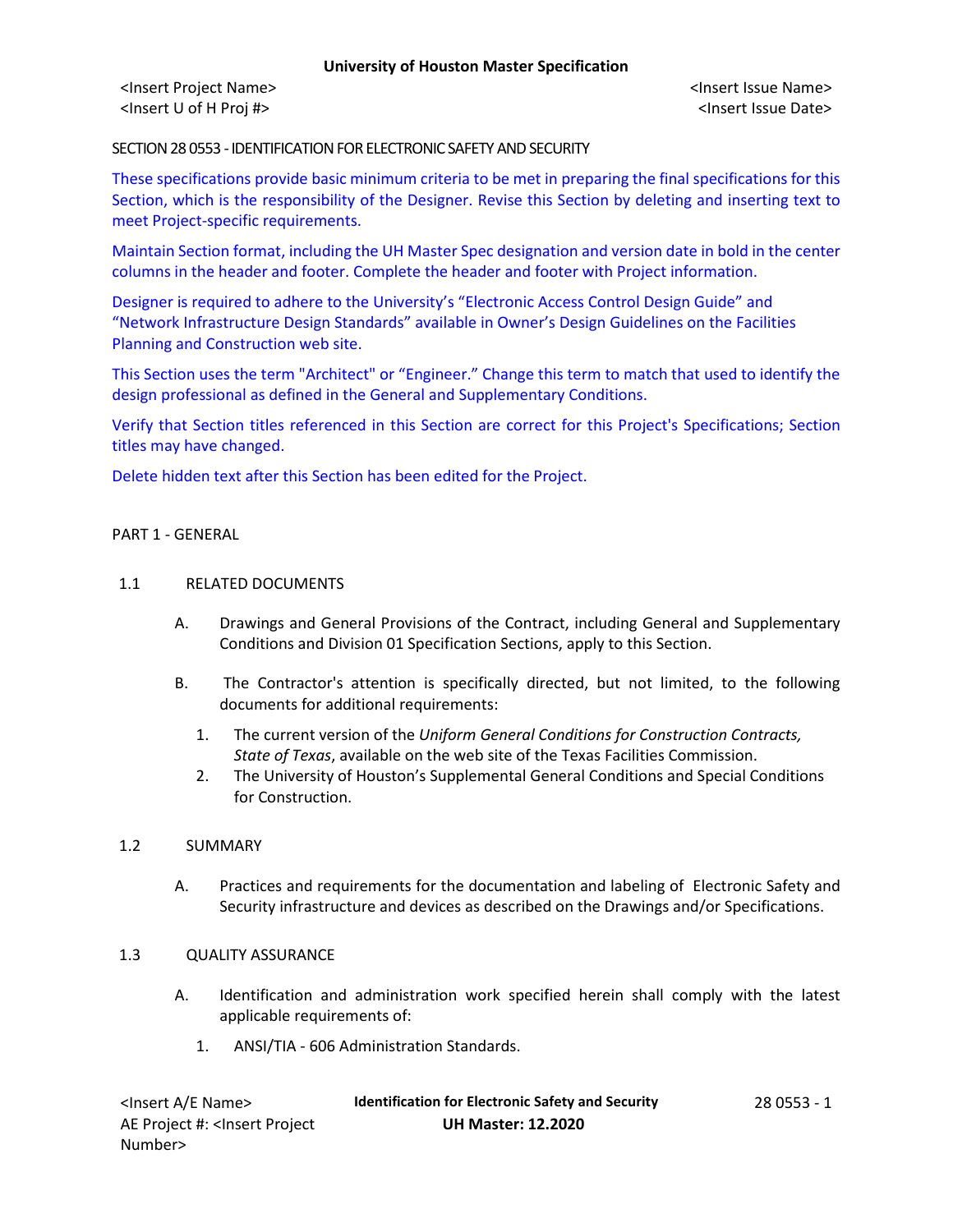# **University of Houston Master Specification**

<Insert Project Name> <Insert Issue Name> <Insert U of H Proj #> <Insert Issue Date>

- 2. ANSI/TIA 569-D Commercial Building Standard for Telecommunications Pathway and Spaces.
- 3. ANSI/TIA Telecommunications Cabling Standard.
- 4. BICSI Telecommunications Distribution Methods Manual.
- 5. UL 969. Standard for Marking and Labeling Systems.

# 1.4 SECURITY ADMINISTRATION

- A. Label all cable terminations, devices, panels, enclosures, and equipment assemblies with permanently attached markings that will not impair the equipment or present a hazard to maintenance personnel.
- B. Place wire identification numbers on each end of all conductors by using sleeve type heat shrinkable markers. Install markers to be readable from left to right or top to bottom. Wire numbers shall be computer printed (Brady TLS2200 with Permasleeve cable marking labels or equivalent). Handwritten labels are not acceptable.
- C. Mark all spare conductors.
- D. If changes occur prior to or during acceptance testing altering the documentation previously furnished, formally update and reissue the relevant documentation to the Owner's Project Manager and Electronic Access Control (EAC) and Campus Safety Representatives.

## 1.5 SHOP DRAWINGS

- A. Shop Drawings shall include the following:
	- 1. Floor plan drawings indicating device locations, unique system point numbers with device legends indicating manufacturers and model numbers for each device.
	- 2. Floor plan drawings indicating conduit and wire routing and junction box locations.
	- a. Wire routing shall include cable identification and terminal strip numbers.
	- 3. Mounting details for all equipment and hardware.
	- 4. Functional block diagrams for each system.
	- 5. Wiring details showing rack elevations, equipment wiring and terminations and interrack wiring.

# 1.6 RECORD SUBMITTALS

- A. Maintain and submit records in a digital spreadsheet or database capturing the following data:
	- 1. Cabling Identifier: Cable name, the origin point, destination point, services and/or connections assigned to each conductor or strand.
	- 2. Equipment Record: Device ID, Device Type, Device Location, Network Connection ID(s).

| <lnsert a="" e="" name=""></lnsert>                                                          | <b>Identification for Electronic Safety and Security</b> | 28 0553 - 2 |
|----------------------------------------------------------------------------------------------|----------------------------------------------------------|-------------|
| AE Project #: <lnsert project<="" td=""><td><b>UH Master: 12.2020</b></td><td></td></lnsert> | <b>UH Master: 12.2020</b>                                |             |
| Number>                                                                                      |                                                          |             |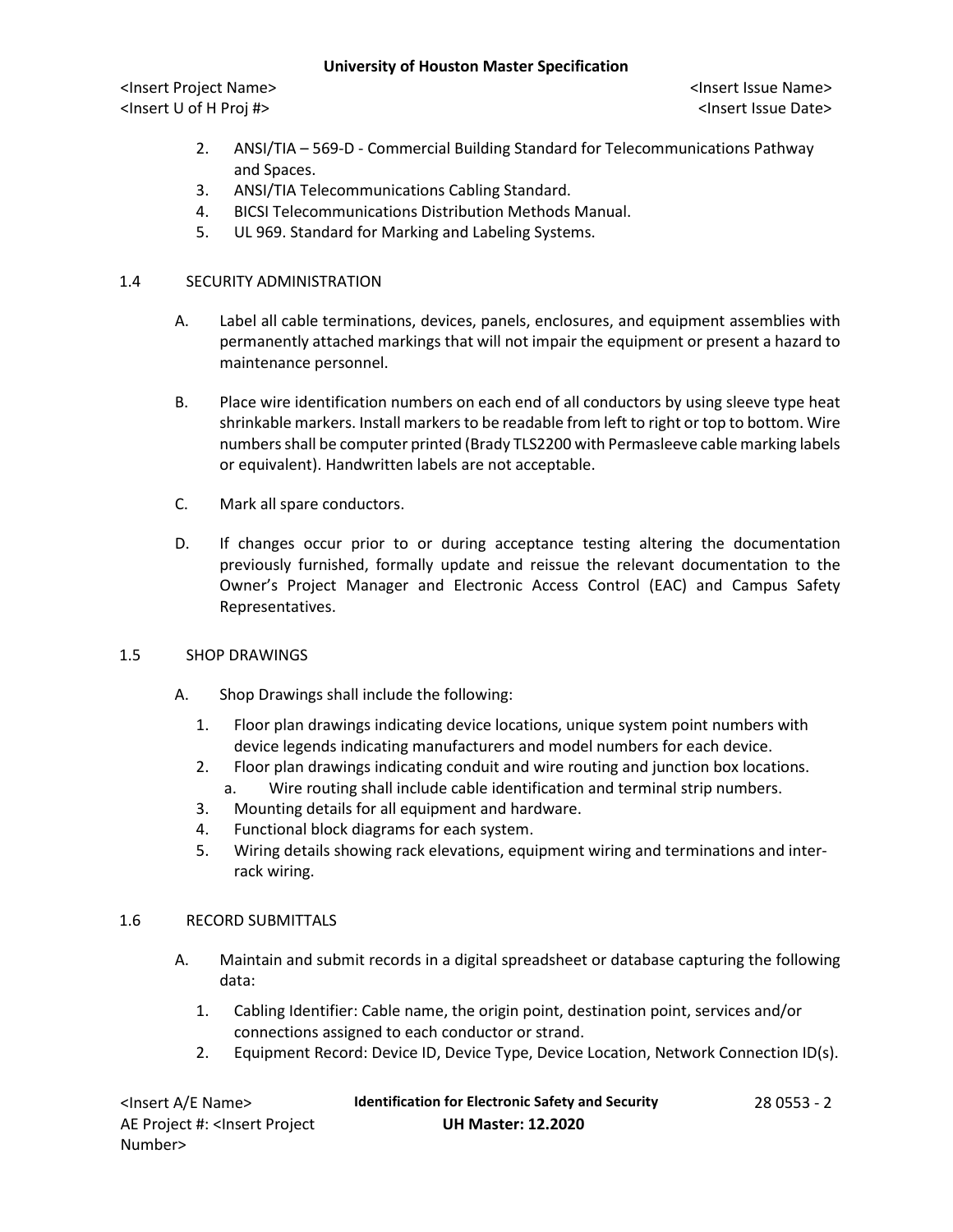<Insert Project Name> <Insert Issue Name> <Insert U of H Proj #> <Insert Issue Date>

- B. As-Built Drawings:
	- 1. Update Shop Drawings to reflect installed field conditions and submit to Owner's Project Manager and EAC and Campus Safety Representatives for review and approval as part of Closeout Documents.
	- 2. Submit in .dwg, .rvt and .pdf formats.

# PART 2 - PRODUCTS

- 2.1 LABELS
	- A. All labels shall meet the legibility, defacement, exposure and adhesion requirements of UL 969.
	- B. Approved Manufacturers:
		- 1. Brady Corporation TSL2200 or similar.
		- 2. Panduit.
		- 3. Substitutions: Follow the requirements of Section 01 2500 "Substitution Procedures."

# PART 3 - EXECUTION

## 3.1 IDENTIFICATION AND LABELING

- A. Apply labels to all security components with a unique identifier.
- B. All labels shall be legible, resistant to defacement, and maintain adhesion to the application surface.
	- 1. All labels shall be machine printed. Hand written labels are not acceptable.
	- 2. Labels applied directly to a cable shall have a clear vinyl wrapping applied over the label and around the cable to permanently affix the label.
	- 3. Other types of labels, such as tie-on labels, may be used. However, the label must be appropriate for the environment in which it is used and must be used in the manner intended by the manufacturer.
- C. Label all electronic devices, active and spare devices: cameras, Code Blue phones/call boxes, alarm system components and NVR and patch panel ports. Provide Card Reader labels on the junction box closest to the Card Readers.
- D. Where insert type labels are used, provide clear plastic cover over label.
- E. Coordinate all labeling with Owner's Project Manager and EAC and Campus Safety Representatives prior to beginning the installation.

| <lnsert a="" e="" name=""></lnsert>                                                          | <b>Identification for Electronic Safety and Security</b> | $280553 - 3$ |
|----------------------------------------------------------------------------------------------|----------------------------------------------------------|--------------|
| AE Project #: <lnsert project<="" td=""><td><b>UH Master: 12.2020</b></td><td></td></lnsert> | <b>UH Master: 12.2020</b>                                |              |
| Number>                                                                                      |                                                          |              |